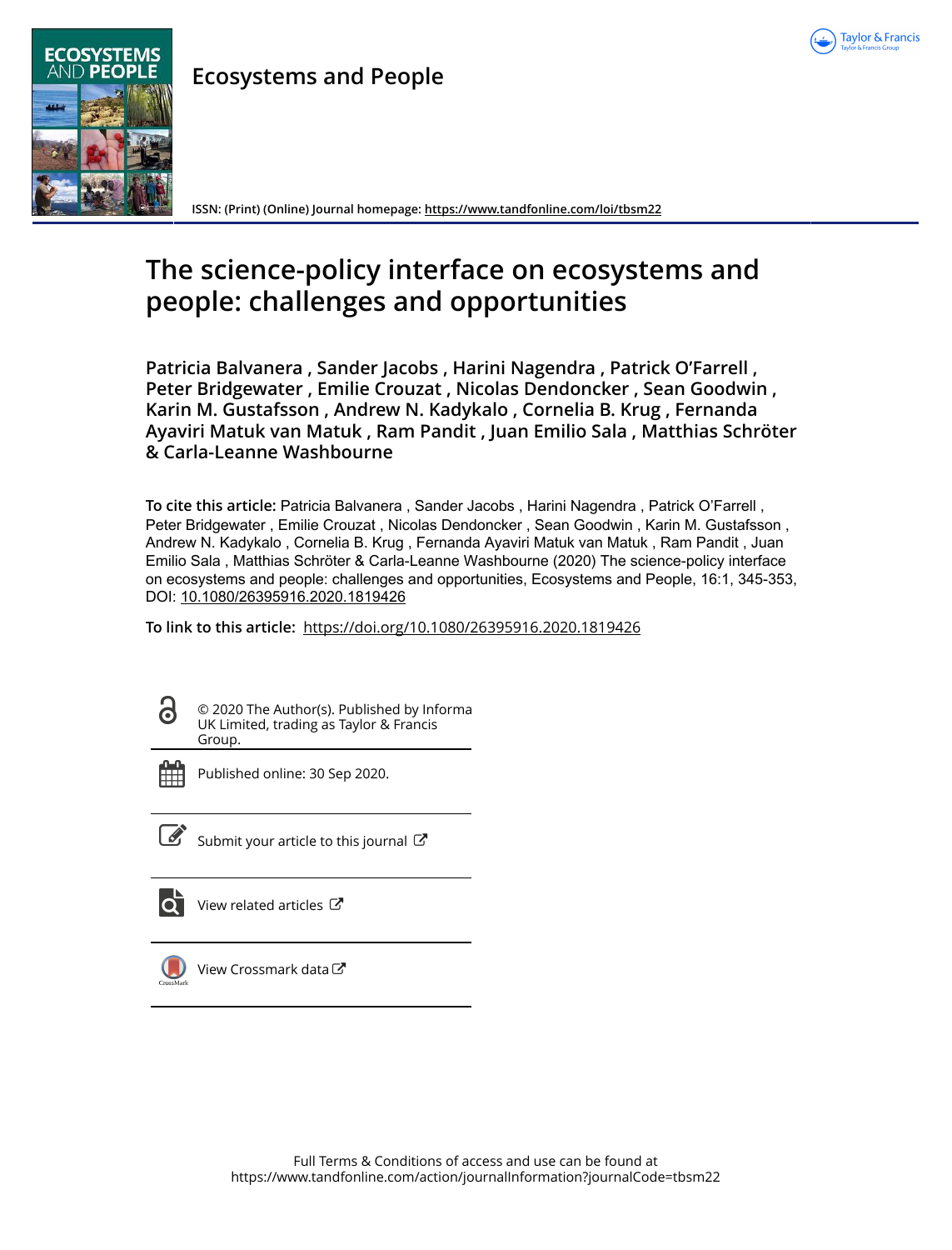EDITORIAL: THE SCIENCE-POLICY INTERFACE OF ECOSYSTEMS AND PEOPLE



**a** OPEN ACCESS **a** Check for updates

## **The science-policy interface on ecosystems and people: challenges and opportunities**

#### **Introduction**

The complex links and feedbacks between ecosystems and people are now sharply in focus. Our growing understandings of the complex relations between ecosystems and people, the social and ecological drivers of changes in nature, and the different dimensions of a good quality of life, from local to global scales, have made these interdependencies ever more visible (IPBES [2019;](#page-8-0) Díaz et al. [2019](#page-8-1)). Furthermore, recent studies have revealed how dramatically unsustainable and inequitable the interactions between ecosystems and people are, as a result of a long legacy of consumerism and utilitarianism, patriarchy and colonialism, and the global expansion of production-oriented relationships with nature.

In embracing the new name and scope of the Journal **Ecosystems and People** (Martín-López et al. [2019\)](#page-8-2) a special issue was launched in 2018 to gather and synthesize the findings, insights and experiences gained in science-policy interfaces regarding ecosystems and people, with a special emphasis on the Intergovernmental Science-Policy Platform on Biodiversity and Ecosystem Services (IPBES). We invited scientific contributions and contributions from non-academic authors, on the process, theory, and outcomes of IPBES as well as on other science-policy interfaces. Following the approach of the journal, the special issue aimed for a diverse distribution of authors based on gender, region, ethnicity and seniority as contributors.

In this introductory paper, we synthesize the insights gained through this special issue. We identify four key challenges, as well as opportunities and strategies to overcome them, which are presented below. These challenges and exemplary strategies were drawn from a series of collaborative contributions from authors around the world, involving work at different science-policy interfaces, and including a range of professional and disciplinary backgrounds among scientists, sectors of society, types of knowledge and spatial and temporal scales. Close to 100 authors, from nearly 30 different countries, encompassing all continents, from a wide range of career stages participated in this special issue. They belong to a wide range of academic, education, governmental, civil society and consulting organizations and provide a rich overview of how science-policy interfaces advance research on ecosystems and people.

## **Challenges and opportunities to advance the contributions of science-policy interfaces**

#### *Challenge 1: Science-policy interfaces are essential to address the global environmental crisis*

Science-policy interfaces that address the interactions between ecosystems and people have a key role to play in tackling the global environmental crisis. IPBES is one such interface. IPBES has drawn lessons from the first and best-known contemporary science-policy interface, the Intergovernmental Panel on Climate Change (IPCC). IPCC played a key role in informing governments from local to global scales, businesses, civil society organizations and the global public on the scientific knowledge that can be used to address the climate crisis. IPBES, however, has striven to be more inclusive in terms of regional, cultural and disciplinary diversity, bringing the voices from a range of stakeholders, making visible Indigenous peoples and local communities to help inform the IPBES products, and to disseminate the findings (Stevance et al. [2020](#page-8-3)).

## *Science-policy interfaces play a key role to urgently address the nature crisis*

Science-policy interfaces can help speed up linking science findings to policy development and implementation (Crouzat et al. [2019;](#page-7-0) Krug et al. [2020](#page-8-4); Stevance et al. [2020\)](#page-8-3). Researchers working at the interface of science and policy have a crucial and urgent role to play at generating the knowledge decision makers need to act swiftly (Crouzat et al. [2019](#page-7-0); Gustafsson et al. [2019](#page-8-5); Krug et al. [2020](#page-8-4); Stevance et al. [2020;](#page-8-3) Washbourne et al. [2020](#page-9-0)). This is particularly relevant for the case of the linkages between ecosystems and people, and the need to speedily limit climate change and biodiversity loss below threatening levels. The drivers of these changes in nature, such as increased consumption and pollution, transformation of the seascapes and landscapes, and unequal gains and burdens from these transformations have clearly accelerated over the last five decades (IPBES [2019;](#page-8-0) Díaz et al. [2019](#page-8-1)). Recent regional and global reports have highlighted the potential impacts of ecological deterioration in limiting the achievement of the 2030 Sustainable Development Goals (IPBES [2018a](#page-8-6); [2018b;](#page-8-7) [2018c;](#page-8-8) [2019](#page-8-0)). Disruptive events like the 2020 COVID-19

© 2020 The Author(s). Published by Informa UK Limited, trading as Taylor & Francis Group.

This is an Open Access article distributed under the terms of the Creative Commons Attribution-NonCommercial License (http://creativecommons.org/licenses/by-nc/4.0/), which permits unrestricted non-commercial use, distribution, and reproduction in any medium, provided the original work is properly cited.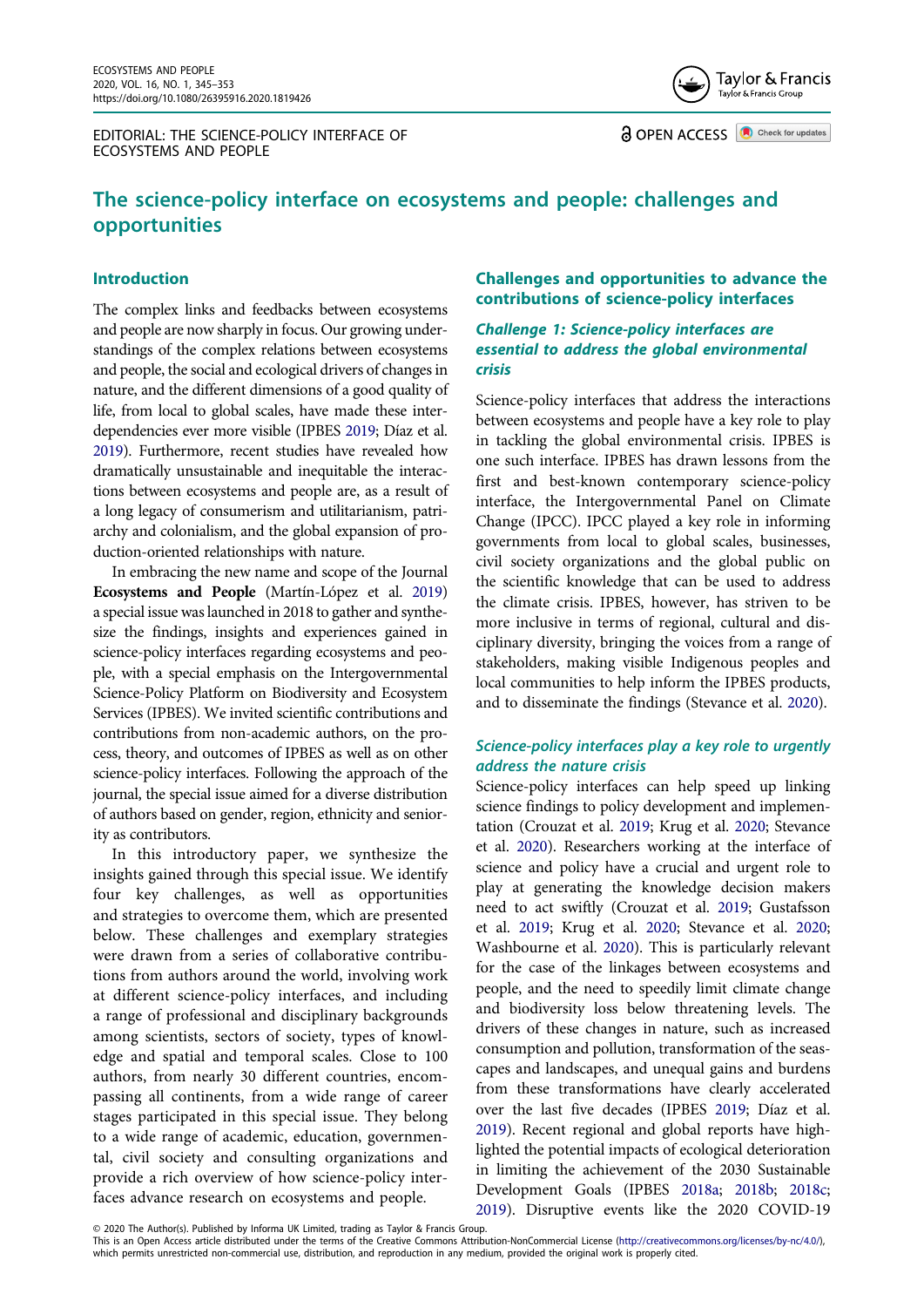pandemic demonstrate the magnitude of the impacts from unsustainable and inappropriate management of ecosystems, yet provide opportunities to build a more resilient planet (Gordon [2020\)](#page-8-9). Action to revert current trends in conservation, and to promote wise use and management of nature is deeply felt and urgently needed where science-policy interfaces have a key role to play (Crouzat et al. [2019;](#page-7-0) Krug et al. [2020](#page-8-4); Stevance et al. [2020](#page-8-3)).

#### *Science-policy interfaces have made more visible the deterioration of ecosystems and its consequences for people*

People and ecosystems are inextricably interlinked, and yet nature has growingly just seen as the factory of the goods we need to support economic growth and as the dumpster of all that we discard (Balvanera et al. [2012](#page-7-1)). Triggered by the onset of the industrial revolution, the great acceleration targeted at supporting development marked the dawn of a new era, the Anthropocene (Steffen et al. [2007\)](#page-8-10), in which climate, bio-geochemical cycles, and biodiversity are dramatically affected by human practices, activities and decisions (Crutzen [2006\)](#page-8-11). The livelihoods, well-being and experiences of current generations are radically different from those of only fifty years ago. The changes are neither linear, nor independent, and regime shifts (e.g. tipping points) are becoming more common in a diversity of ecosystems – for instance, in coral reefs and mangroves which have been affected by eutrophication, hypoxia, climate change (Rocha et al. [2018](#page-8-12)). The media coverage of a result of the IPBES assessment, on the up to 1,000,000 species of animals and plants possibly at risk of extinction in the nearterm (IPBES [2019](#page-8-0); Díaz et al. [2019\)](#page-8-1), have put for the first time ever the nature crisis in the news at least 2,200 different news sites across 115 countries, in 35 languages, reaching an audience of 3.26 billion people[.1](#page-7-2) Communication with different audiences and stakeholders has been shown to be critical to the success and impact of IPBES (Krug et al. [2020](#page-8-4); Stevance et al. [2020](#page-8-3)). Sustained participatory interactions have been shown to be critical for other sciencepolicy interfaces operating at national scales, e.g. Crouzat et al. [\(2019\)](#page-7-0) for the case of the French mountain National Ecosystem Assessment.

#### *The transformation of ecosystems and people has been pervasive*

Every region of our planet, on land, along rivers and lakes and at sea, has been impacted (IPBES [2019](#page-8-0); Díaz et al. [2019\)](#page-8-1). Every facet of people's lives is touched by these changes. The ways in which nature fulfills our basic physiological, psychological and spiritual needs continue to be challenged. Furthermore, the way we conceive and value nature itself has changed. The world visions, knowledge, and practices of indigenous and local peoples are quickly disappearing, and the different values of nature are not fully being integrated into commodity markets and development policies (IPBES [2019;](#page-8-0) Díaz et al. [2019\)](#page-8-1). Matuk et al. [\(2020](#page-8-13)) stress the need for science-policy interfaces to address the relationship between cultural values and decisions on practices that create sustainable relationships between people and nature.

#### *Science has a radically new role to play*

New frameworks, concepts and methods are co-produced by science-policy interfaces, as large interdisciplinary and intersectoral needs are interconnected. Even so, our currently available tools are not fully adequate to address the tasks at hand. IPBES developed a conceptual framework before producing any assessments (Díaz et al. [2015\)](#page-8-14), but quickly identified the need for developing a new concept, that of 'Nature's Contributions to People' (NCP) that emerged from the co-production of regional and thematic assessments (Díaz et al. [2018](#page-8-15); Kadykalo et al. [2020](#page-8-16)). New conceptual approaches, processes and outputs are needed to ensure science-policy interfaces adequately address more viable relationships between ecosystems and people, given the urgency, depth, and pervasiveness of negative trends in biodiversity and ecosystem services (nature's contributions to people).

#### *Challenge 2: Addressing the interconnectedness of ecosystems and people to tackle the planetary crisis*

The complex interconnectedness of ecosystems and people is the second major challenge that we have identified. Teasing apart each of the processes and issues that relate to either 'ecosystems' or 'people' dimensions of nature is not an option (IPBES [2019;](#page-8-0) Díaz et al. [2019\)](#page-8-1). Specific challenges of science-policy interfaces in this arena are associated with the systemic nature of the processes and issues.

## *Adopt a systemic perspective in understanding ecosystems and people*

Socio-ecological systems approaches have allowed us to more fully understand complex interactions between the different components of nature and of societies, and explore the drivers, feedbacks, emerging properties, and thresholds of these interactions (Folke [2006;](#page-8-17) Berkes and Berkes [2009;](#page-7-3) Bridgewater and Rotherham [2019\)](#page-7-4). In this issue, Sala and Torchio ([2019\)](#page-8-18) highlight that a socioecological systems approach is critical for co-creating knowledge sharing opportunities at the science-policy interface. Crouzat et al. ([2019](#page-7-0)) present a cross-sectoral and integrated analysis of mountain systems at national scale, fostering the integration of different value types towards nature in policymaking. Similarly, Pandit et al.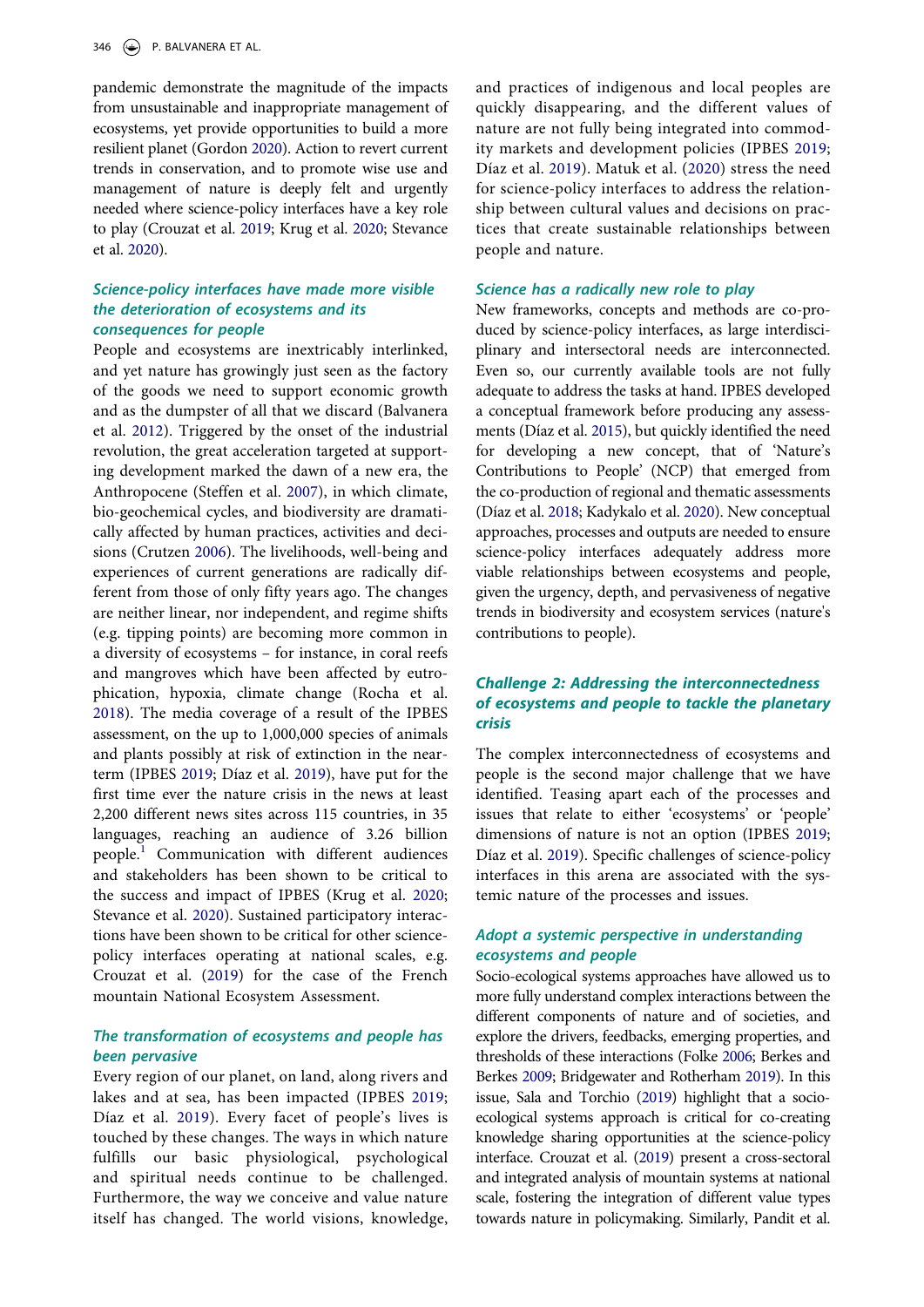[\(2020\)](#page-8-19) show that approaches to ecological restoration must fully embrace the cultural, social and political dimensions involved to be effective and have long-term success in moving away from ecologically dominated perspectives.

#### *Environmental problems are context specific but can be tackled by actors of different sectors and scales with a shared lens*

Socio-ecological processes and issues are strongly influenced by their specific biophysical and societal contexts. In this issue, Schröter et al. ([2020](#page-8-20)) address the context-specific perspective through including Indigenous and local Knowledge (ILK) in assessments through indicators for relational values. Also, Kadykalo et al. ([2020](#page-8-16)) highlight that the context-specificity approach of the NCP paradigm (Díaz et al. [2018\)](#page-8-15). The co-construction of more sustainable pathways by science-policy interface actors together with local stakeholders relies on understanding and addressing the specificities in each particular location of our diverse planet. Interconnected place-based research across contrasting contexts allows for building science-policy interface approaches that are both generic and specific, i.e. can be grounded within individual contexts (Balvanera et al. [2017](#page-7-5)). As a specific example, Pandit et al. [\(2020\)](#page-8-19) show the effectiveness of community forestry policy as an indirect response to address forest land degradation in Nepal by actively engaging people in addressing environmental problems. Krug et al. ([2020\)](#page-8-4) illustrate how the inclusion of a wide diversity of stakeholders helps integrate diverse forms of knowledge and perspectives in IPBES processes.

## *Global trade exacerbates social and economic inequality*

Trade has shifted the benefits of exploiting nature towards richer countries whilst placing the burden of these actions onto poorer countries. These political and economic inequalities result from the technical, social and international (geopolitical) division of the production and labor of the globalized capitalist world (Sala and Torchio [2019](#page-8-18)). Strategies aimed at reversing degradation need to move beyond the most obvious impacts, focusing rather on the drivers and processes underpinning the accelerated rates of degradation, as shown by Pandit et al. [\(2020\)](#page-8-19). Global food trade has reshaped the way rural communities conceive, value, relate and care for nature, transforming deeply held principles and cultural practices into business transactions. Approaches for re-incorporating non-monetary values for nature and environment within production processes have been shown by Schröter et al. ([2020\)](#page-8-20), as the incorporation of relational values of care and responsibility for

nature is gradually being incorporated by the consumers in richer countries of Europe and elsewhere.

#### *Tackling the complex nature of social-ecological systems requires diverse teams*

The complexity of socio-environmental problems is such that no single individual can fully understand and address them. A robust science-policy interface is one that successfully sparks creativity and novel insights and opportunities, by bringing together diverse teams and actors (Sala and Torchio [2019\)](#page-8-18). Stevance et al. [\(2020](#page-8-3)) show how diverse stakeholders from across countries and sectors are brought together by a global platform such as IPBES. Gustafsson et al. [\(2019](#page-8-5)) identify the crucial importance of intersectional boundary work at the boundaries between senior and junior experts, between science and policy and between scientific knowledge and indigenous and local knowledge. Washbourne et al. ([2020](#page-9-0)) highlight the need to improve collaborations and policy relevance by integrating even more social scientists, researchers from developing countries, early career scientists and policymakers in IPBES. Crouzat et al. [\(2019](#page-7-0)) discuss the roles of stakeholders' participation in ecosystem assessments for increasing the robustness and possible uptake of key messages. Krug et al. [\(2020\)](#page-8-4) provide examples of how stakeholders contribute to IPBES processes, and how they take up and further disseminate key findings from the products of the platform.

### *Resolving power asymmetries in reducing inequality and degradation*

Inequalities across countries, sectors, genders and societal groups are ever more visible in a global world. As policy platforms and scientific programs bring together more diverse teams, and as calls for more inclusive and gender-equitable decision-making processes are made, the role of power in shaping policy processes becomes more evident (Krug et al. [2020](#page-8-4)). Yet, rules of policy procedures and funding opportunities can either reinforce these inequities or help science-policy interfaces and societal actors overcoming them (Krug et al. [2020](#page-8-4)). Intersectional relations can change power dynamic among the involved stakeholders (Gustafsson et al. [2019](#page-8-5)). Relational values linked to equity and justice are likewise ever more present, as they are increasingly being considered and incorporated into systematic assessment on nature, such as in the case study of Schröter et al. [\(2020\)](#page-8-20). This validates the idea that the 'Nature's Contributions to People' concept developed in the context of IPBES' work can accommodate a variety of values, creating spaces for exploring relational values of nature (Kadykalo et al. [2020](#page-8-16)). Yet, power imbalances threaten the legitimacy of decision-making processes, as shown by Matuk et al. [\(2020\)](#page-8-13).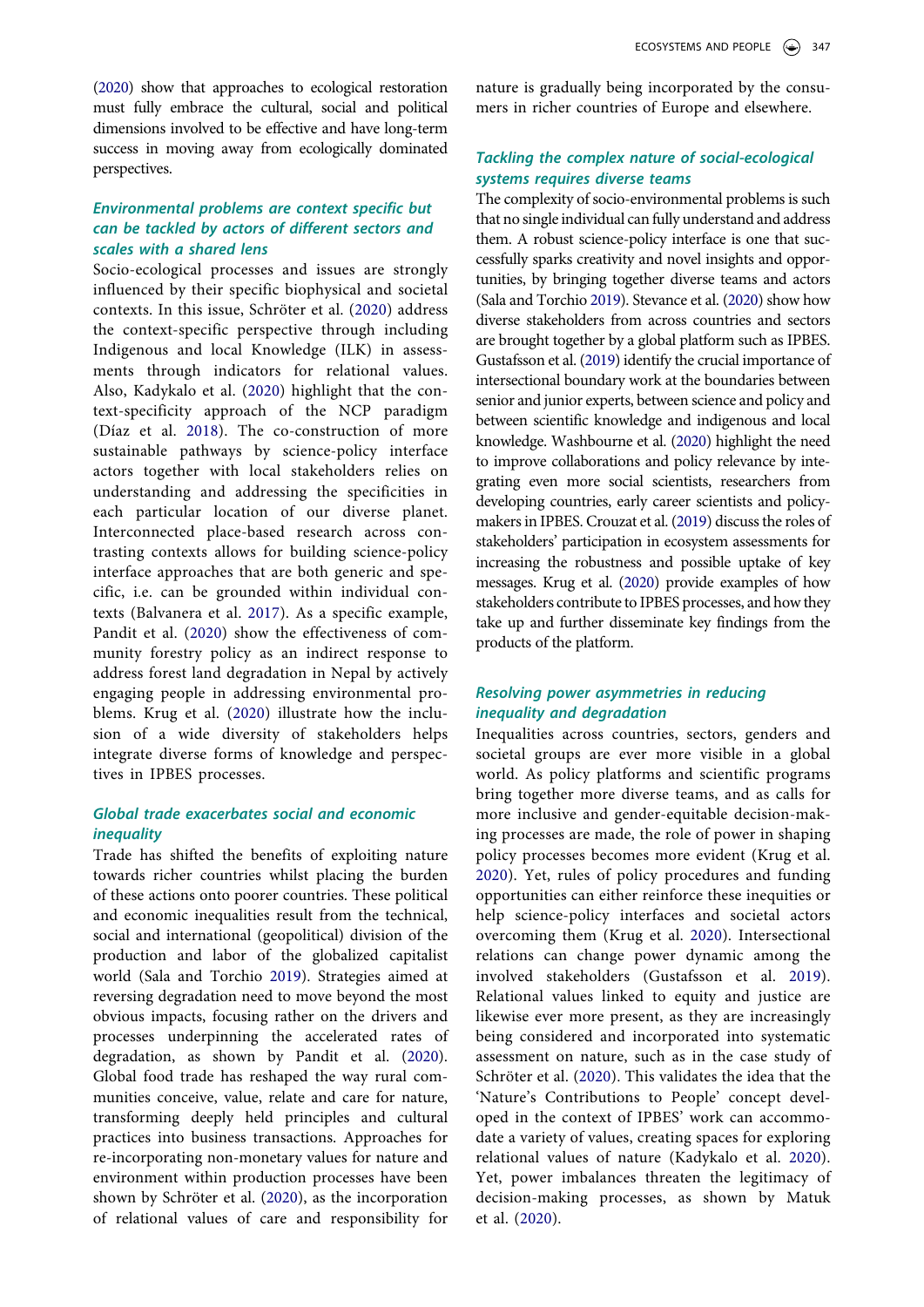#### *Challenge 3: Dealing with the complexities of the science-policy interface*

For policy to be well grounded in science, fruitful interactions between science and policy are needed (Engels [2005\)](#page-8-21). Since the early 1990s, we have become acutely aware of the need to enhance the relation between science and policy on national and global levels to better reflect and respond to the emerging understanding of ecosystems and people. Our understanding of these complex science-policy interfaces continues to evolve through ongoing engagements between science, policy, and other societal actors (Sala and Torchio [2019](#page-8-18)). IPBES provides a catalytic space for this engagement. IPBES has proved its worth in building our understanding of socio-ecological systems and testing different approaches for bringing together science and other forms of knowledge to provide policy options at global to national levels. This special issue highlights four specific areas where IPBES, as an example of a science-policy interface, is making progress, and one area where further work is still required.

#### *The inclusion of a diversity of regional voices*

Science-policy processes have strongly worked towards the inclusion of a diversity of researchers and participants across global regions through their integration into IPBES global, regional and thematic assessments. Krug et al. [\(2020](#page-8-4)) have shown that intergovernmental platforms such as IPBES can be substantially strengthened by the participation of a wider range of stakeholders. While the review of IPBES documents in different phases of their preparation has brought to the table many voices there is a case for streamlining processes (Stevance et al. [2020\)](#page-8-3). IPBES has pioneered using a wide range of case studies (e.g. Pandit et al. [2020](#page-8-19)) and regional and evidence-base balance to deliver a full range of options, drawing from regional insights lacking in global policy processes prior to the advent of IPBES.

#### *Enhanced interdisciplinary engagement*

Bringing together natural and social scientists into science-policy processes has resulted in global issues being considered from a variety of disciplinary perspectives. For instance, the very diverse worldviews about the linkages between ecosystems and people held in different disciplines and those held by different cultures have been made more visible and understandable (Kadykalo et al. [2020;](#page-8-16) Matuk et al. [2020\)](#page-8-13). Furthermore, thinking regarding the need for social engagement in science-policy processes at a variety of scales has grown more entrenched (Krug et al. [2020](#page-8-4); Stevance et al. [2020\)](#page-8-3).

## *Social-ecological systems perspectives can play a key role in keeping different groups apart or bringing them together*

Concerns about the possibility of economic approaches for valuing nature overriding the recognition of intrinsic, or even relational, values of nature possibly opening pathways for the privatization of nature (Balvanera et al. [2012](#page-7-1)) can be addressed from such perspective. Focusing on the IPBES-developed inclusive language and framing of NCP, expanding from the ideas, concepts and frameworks relating to 'Ecosystem Services', can provide an alternate view of human-nature relationships that is more acceptable to diverse groups (see Kadykalo et al. [2020](#page-8-16); Sala and Torchio [2019](#page-8-18), for an in-depth discussion on this).

#### *Co-producing understanding and knowledge*

Integration of science into policy processes has advanced from initial approaches directed at making policy makers aware of scientific knowledge, to being co-creators of this knowledge. International discussions around biodiversity, such as those at IPBES and of the Biodiversity related conventions and their subsidiary bodies, need to strengthen systems to co-produce knowledge with a range of stakeholders, including national, regional and local governments, business, scientific organizations, non-governmental organizations, indigenous peoples and local communities, early career researchers, and students. While the importance of knowledge co-production for science-policy progress on ecosystems and people is now well recognized (Norström et al. [2020\)](#page-8-22), it is not always easily achieved. Stevance et al. [\(2020\)](#page-8-3) show how very diverse stakeholders from across countries and sectors are brought together by IPBES as a global platform. Co-production can occur at national or regional scales as well, as shown by the national mountain assessment analyzed by Crouzat et al. [\(2019](#page-7-0)). Gustafsson et al. [\(2019\)](#page-8-5) elucidate the learning process that takes place within IPBES across multiple boundaries – between junior and senior researchers, knowledge forms, across geographies and cultures. Washbourne et al. ([2020\)](#page-9-0) acknowledge that working in such transdisciplinary fashion implies a 'huge learning curve', seen as both inspiring and rewarding. Gustafsson et al. ([2019](#page-8-5)) also highlight difficulties in including other knowledge systems (especially ILK), in the co-production of knowledge, when the 'credibility' of such knowledge is validated by a western scientific framework. Washbourne et al. [\(2020\)](#page-9-0) highlight that some scientists perceive that IPBES related work as 'too focused on policies', which could draw focus from and hinder the development of science. Sala and Torchio [\(2019\)](#page-8-18) also point out that steps towards inclusiveness and co-production are almost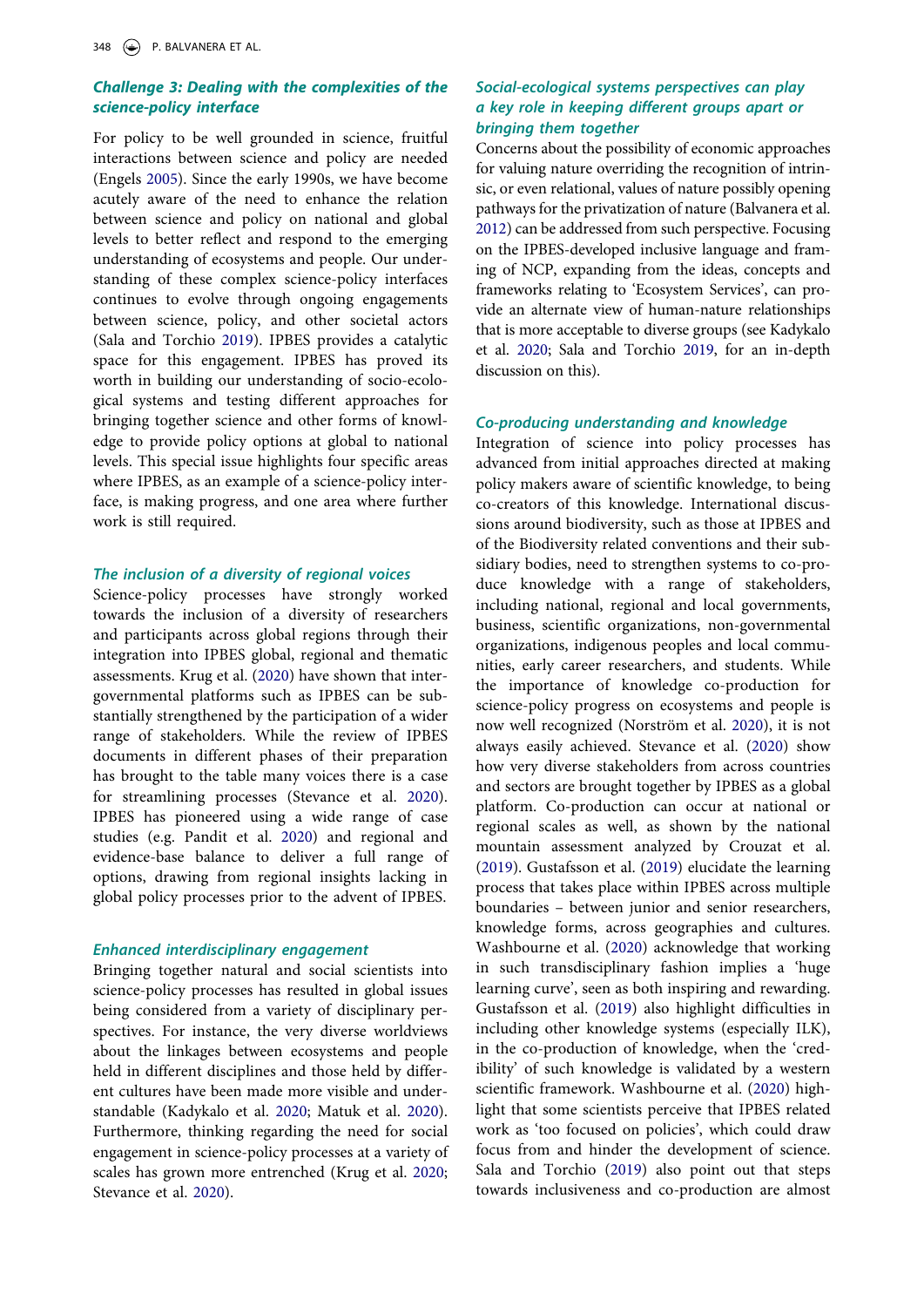always dominated by a western science-based epistemology. A move towards real collaboration and codesign will require concerted efforts to change institutional structures (Tengö et al. [2017\)](#page-8-23).

### *Improving methods for enhancing scientific understanding and policy formulation*

Science-policy processes have enabled the development of frameworks, methods, concepts and tools for advancing both our understanding of, and ability to measure and assess relationships and effects of humans on the environment. For example, in moving beyond instrumental values, Schröter et al. ([2020\)](#page-8-20) demonstrate advances in our understanding and in the measurement of relational values, by using indicators and proxies. The concept of Nature's Contributions to People emerged from the work of IPBES as a catalyst for the importance of contextdependent views and relational perspectives (Kadykalo et al. [2020\)](#page-8-16). Similarly, Pandit et al. ([2020\)](#page-8-19) developed a conceptual framework that links land degradation causes/consequences, responses, and outcomes/evaluations, and apply the framework to assess effectiveness of forest land restoration responses considering six criteria (environmental, economic, social, technical, cultural and political) and 20 sub-criteria. Advances at global levels can then cascade down towards national or regional assessments, which benefit from such advances, with these being tailor to meet local needs and available resources (Crouzat et al. [2019](#page-7-0)). Stakeholders participating in IPBES have made use of IPBES products, such as the Pollination Assessment (IPBES [2016](#page-8-24)), to develop strategies for better conservation and management of pollinators (Krug et al. [2020](#page-8-4)). Critically, participation and engagement enables stakeholders to understand which knowledge and products are useful for input into future IPBES and other assessment processes (Krug et al. [2020](#page-8-4)).

#### *Strengthening the involvement of policy makers in global science-policy processes*

While the need to more effectively integrate policy makers into science-policy processes is recognized, IPBES has not effectively achieved this yet (Stevance et al. [2020\)](#page-8-3). Better communication and adaption or refinement of these global processes is still required – but a good science-policy interface is always in a learning mode. Moreover, iterative interaction between scientists and decision makers has contributed to better understanding of the very different perspectives and approaches to the same issues, though more assertive engagement and communication is still needed.

#### *Work at the science-policy interface is cross-cutting in nature, and the areas of policy that are to be addressed by and benefit from a single study are often multiple*

When dealing with complex socio-ecological interlinkages that touch on numerous aspects of human ways of life and ecological processes, effective implementation of findings means that multiple areas of policy should be addressed simultaneously. As the results of Goodwin et al. [\(2019\)](#page-8-25) suggest, information on the relationships that young people of diverse backgrounds develop with nature is important to multiple areas of policy, from education, to health, and even migration. Just as the science underpinning these findings benefits from taking an interdisciplinary approach, the cross-cutting nature of the policy spheres with which they interact must also be taken into account, so that results are usable and able to be communicated effectively.

### *Challenge 4: Transforming the postures and contributions of scientists and their institutions*

Given the previous three challenges, dramatic changes are needed in the way science, scientific institutions, and scientists generate, validate and share knowledge (Sala and Torchio [2019\)](#page-8-18).

## *Expanding perspectives on knowledge, research and research institutions*

Scientists can play different roles, e.g. knowledge generators, the arbiter of knowledge generation or advocating for a particular cause, such as reducing consumption (Crouzat et al. [2018](#page-7-6)). The common departure point of these stances is often one of academic superiority and belief in the credibility, legitimacy, and relevance of scientific knowledge over other knowledges (for an in-depth discussion on this, see Sala and Torchio [2019](#page-8-18)). Alternatively, scientists can play a key role building bridges between a range of knowledges and co-producing solutions towards sustainability (Norström et al. [2020\)](#page-8-22). Recent studies, e.g. Matuk et al. ([2020\)](#page-8-13), as well as the IPBES assessments, demonstrate the strength of including diverse knowledges (Hill et al. [2019;](#page-8-26) Schröter et al. [2020](#page-8-20)), which in the past were discarded as 'opinions' of 'lay people'.

Power imbalances can also be found between academic disciplines, as scientists who have a background in social or natural sciences and are often uncomfortable outside their single-disciplinary domain. Their disciplinary bias makes it hard to fully appreciate the complexity and importance of other disciplines. In this respect, Washbourne et al. [\(2020\)](#page-9-0) recommend that the ecosystem services community increase engagement with, and openness to other knowledges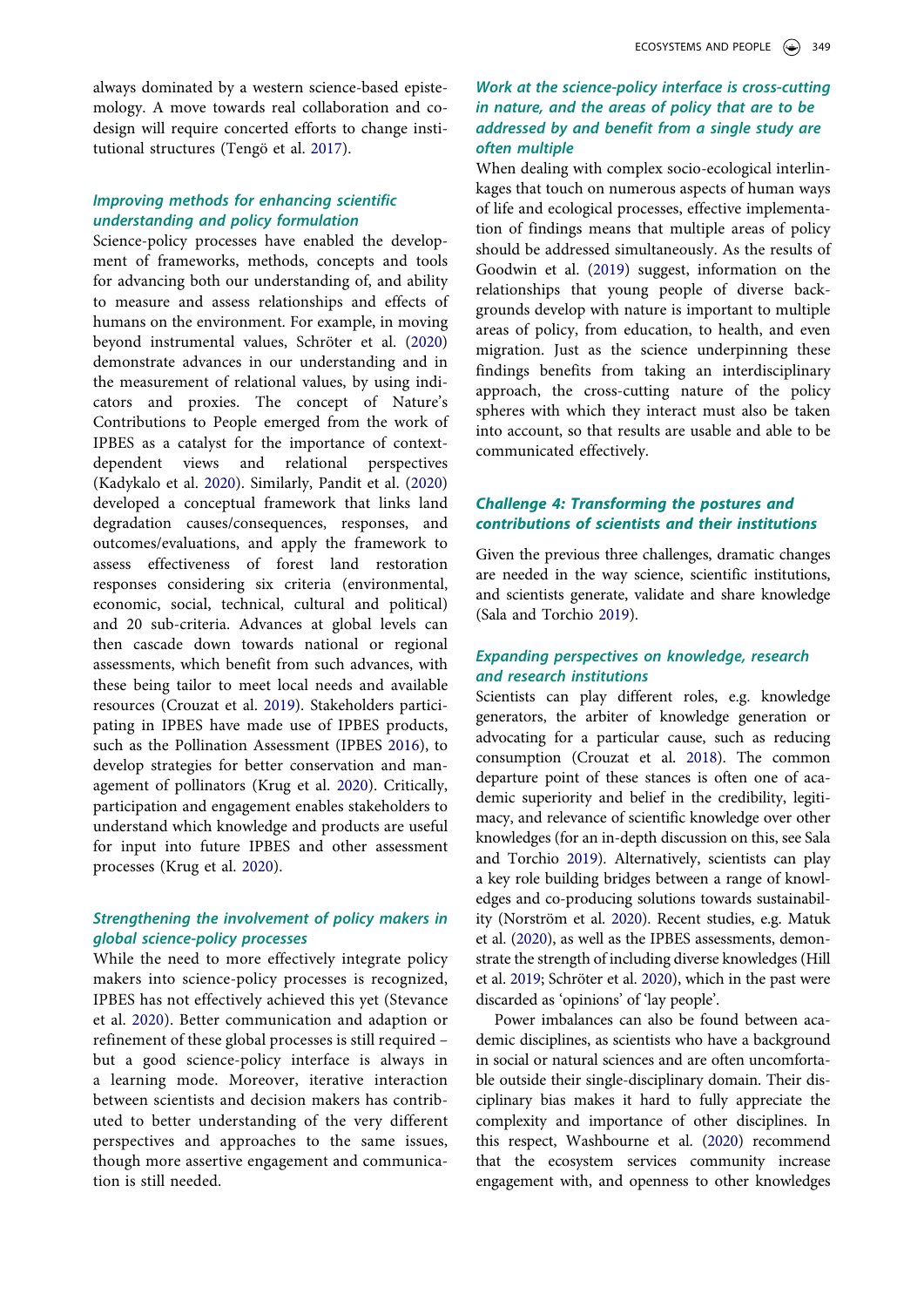and world views beyond mainstream western-science perspectives. The frustration of not fully grasping complex jargon from another discipline, while at the same time failing to convey 'important nuances' in the proper jargon, can lead to underappreciation or even aversion towards other disciplines (Sala and Torchio [2019](#page-8-18)). Such postures can be traced back to educational institutions, and the paradigms or hermeneutics taught, and are propagated by funding drivers that pitch disciplines against each other in competitive schemes, and by publication formats which stimulate specialization and controversy within disciplines rather than building bridges between them (Sala and Torchio [2019](#page-8-18)). Being transparent about the roles adopted by scientists involved in the science-policy interface appears critical to explicitly characterize the type of knowledge produced and its potential uses (Crouzat et al. [2019\)](#page-7-0). Thus, transparency allows for reflexivity on how norms are upheld and changed to determine what knowledge that is credible and relevant (Gustafsson et al. [2019\)](#page-8-5). In this respect, Washbourne et al. [\(2020\)](#page-9-0) emphasize the need to increase transparency of, and communication around, IPBES opportunities and processes.

## *Engaging in interdisciplinary and transdisciplinary collaboration with the goal of providing workable solutions to real-life problems*

Engaging scientists in real-life contexts relevant to science-policy interfaces and offering the space, time and tolerance to test, succeed, fail and gain new insights to change posture and transform reality, is the most obvious way forward. Washbourne et al. ([2020](#page-9-0)) highlight that scientists and the communities of practice at the interface between ecosystems and people strive for increased policy-relevance and collective action but can further enhance the crafting of messages across the interface to policy. As illustrated by Pandit et al. ([2020](#page-8-19)), accommodating environmental, economic, cultural, social, technical, and political dimensions in designing and implementing restoration responses could improve the restoration outcomes and increase appreciation of their importance and complexity. Learning by doing is transformative and can be used to develop novel solutions towards sustainability (Gustafsson et al. [2019;](#page-8-5) Krug et al. [2020](#page-8-4); Stevance et al. [2020](#page-8-3)). Both disciplinary specialists and interdisciplinary researchers are needed to create transdisciplinary collaborations and co-production of knowledge with social actors, unless a purely fundamental academic path is chosen (Sala and Torchio [2019\)](#page-8-18). The same goes for projects or research institutions: engaging with complex problems and evaluating success based on contributions to real solutions will transform the way decisions and choices are made. Matuk et al. [\(2020](#page-8-13)) show that the co-production of knowledge by policy practitioners of different disciplinary backgrounds with Indigenous peoples and

local communities is crucial for the creation of transdisciplinary policy outcomes. In the inter- and transdisciplinary co-production of knowledge, the resulting policy processes, and options and outcomes are recognized as more legitimate and effective (i.e. valid and relevant) by both practitioners and locals (Sala and Torchio [2019](#page-8-18); Matuk et al. [2020](#page-8-13)) – e.g. by taking account of different values, perceptions, and worldviews of all participants in the knowledge generation process.

#### *Incorporating diverse world views*

The need for more inclusive conceptualization and decision-making processes that fully take into account diverse views of the linkages between ecosystems and people have been recently emphasized by IPBES (Pascual et al. [2017](#page-8-27)). Matuk et al. ([2020](#page-8-13)) describe how policy practitioners who implemented an environmental assessment and planning with science-based planners collaborated with the Kaxinawá Indigenous people community collaborated to incorporate their indigenous knowledge and worldviews, which spoke of People's Contribution to Nature (PCN) in addition to Nature's Contributions to People. Through long dialogues, and negotiations, bridging values and worldviews linked to knowledge co-production, a planning of resource management and governance was created that both practitioners and local groups considered as valid and legitimate (Matuk et al. [2020](#page-8-13)). The very diverse worldviews and knowledges were shared respect such diversity. Yet, they also highlight the importance of contestation as an important mechanism in so doing.

## *New incentives are needed to promote inter- and transdisciplinary processes*

This issue forms part of a growing body of literature which is focused on inter- and transdisciplinary work in real-life contexts (Martín-López et al. [2019\)](#page-8-2). Such venues are essential to foster knowledge exchange, advance ideas, and allow for the evolution of communities of practice (Turner et al. [2016\)](#page-8-28). Academic institutions, funders, capacity building programs, and academic outlets can play a key role in strengthening science-policy interfaces by fostering effervescent, creative, relevant, salient, and legitimate transdisciplinary collaborations.

#### *Science-policy initiatives increasingly target stakeholder inclusion and societal impact*

Explicit reflection on the position of researchers could be combined with objective ways to evaluate societal impact and contributions such as those that have been made by IPBES (Stevance et al. [2020](#page-8-3)). Evaluating the effectiveness of forest land restoration responses, for instance, requires multi-disciplinary and inclusive perspectives for improved restoration planning and decision-making (Pandit et al. [2020](#page-8-19)). In many ways, sustainability science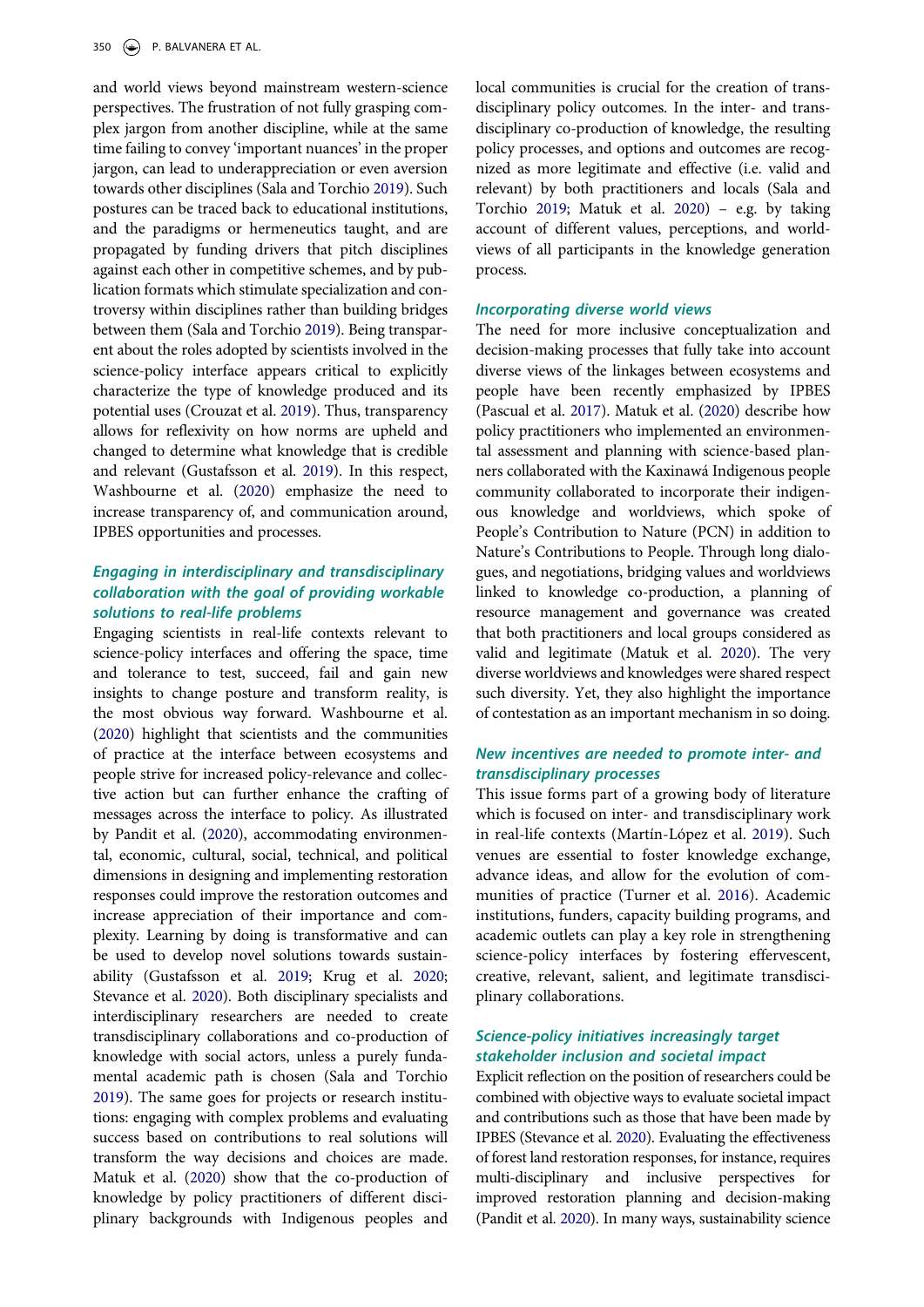is a diverse collection of fundamental/academic disciplines coming of age and finding this new posture, as demonstrated by Washbourne et al. [\(2020](#page-9-0)). IPBES, again, illustrates this shifting posture as the platform's mandate and posture has evolved away from that of the IPCC, especially concerning capacity building, strengthening policy development, and intensified communications and outreach (Stevance et al. [2020](#page-8-3)).

#### *Education opens the door to stronger science-policy interfaces in the future*

Much could be achieved through transforming current education (Goodwin et al. [2019\)](#page-8-25) and curricula related to sustainability (in natural as well as social and human sciences). As some of the results of Goodwin et al. ([2019](#page-8-25)) showed, of those students whose relationships with nature were the most challenged were also among the most curious to learn more. This suggests that education has a powerful role to play in developing relationships that future generations develop towards nature. Interdisciplinary assignments, applied thinking, critical societal impact evaluation and introduction of diverse knowledges are some of the key topics abilities needed (Sala and Torchio [2019](#page-8-18)).

#### **Conclusion**

Insights gained from the contributions for this Special Issue on 'how science-policy interfaces advance research on ecosystems and people' reveals that research on ecosystems and people is interconnected and depends on including diverse worldviews, knowledge systems, scientific disciplines, governments, policy practitioners, indigenous peoples and local communities, corporate groups, and others. Managing biodiversity in ways that are consistent with maintaining the diversity of life, nature's contributions to people, livelihoods, good quality of life, as well as the inclusion of diverse world views, knowledge systems and practices in the Anthropocene is a challenge. That challenge requires diverse imagination and forms of thinking as well as a respectful engagement with different communities of research, policy, and practice. We highlighted several challenges and opportunities to address them, namely, to move towards a more just and sustainable future, by relying on inclusive, intersectoral, interdisciplinary, transdisciplinary and systemic research of ecosystems and people.

This synthesis stresses how science-policy interfaces are being shaped and how they can advance and frame research on ecosystems and people for the purpose of creating a better future for people and the rest of nature. Moving away from the symptoms of the environmental crisis, a call is made for research to focus rather on the deeply interconnected causes of the nature crisis, to generate new tools and concepts, and to meaningfully incorporate diverse types of knowledge, worldviews, and perspectives is underway. Science-policy processes are indeed heading towards more inclusive and comprehensive approaches, however they need to perpetually reflect on inclusion and ensure that stakeholders and policy makers are integrated into the knowledge creation processes that deliver legitimate, both scientifically and socially, valid and relevant outcomes.

New institutions that can work across local to global scales, support a stronger commitment of scientists to address the urgent nature crisis, and build a wide range of capacities to do so, will be needed to champion a sustainable and prosperous future for both ecosystems and people. The authors of the papers in this special issue have already experienced how science-policy interfaces open up very different experiences, insights, processes and outcomes. May these transformations reinforce each other and trickle down to academic institutions, scientific journals, and transdisciplinary processes that trigger and develop more sustainable pathways between ecosystems and people from local to global scales.

#### **Note**

<span id="page-7-2"></span>1. [http://www.terrycollinsassociates.com/2018/ipbes-bio](http://www.terrycollinsassociates.com/2018/ipbes-biodiversity-and-natures-contributions-continue-dangerous-decline-scientists-warn/) [diversity-and-natures-contributions-continue-danger](http://www.terrycollinsassociates.com/2018/ipbes-biodiversity-and-natures-contributions-continue-dangerous-decline-scientists-warn/) [ous-decline-scientists-warn/](http://www.terrycollinsassociates.com/2018/ipbes-biodiversity-and-natures-contributions-continue-dangerous-decline-scientists-warn/) 

#### **Disclosure statement**

No potential conflict of interest was reported by the authors.

#### **References**

- <span id="page-7-5"></span>Balvanera P, Calderón-Contreras R, Castro AJ, Felipe-Lucia MR, Geijzendorffer IR, Jacobs S, Martín-López B, Arbieu U, Speranza CI, Locatelli B, et al. 2017. Interconnected place-based social–ecological research can inform global sustainability. Current Opinion in Environmental Sustainability. 29:1–7. doi:[10.1016/j.](https://doi.org/10.1016/j.cosust.2017.09.005) [cosust.2017.09.005.](https://doi.org/10.1016/j.cosust.2017.09.005)
- <span id="page-7-1"></span>Balvanera P, Uriarte M, Almeida-Leñero L, Altesor A, DeClerck F, Gardner T, Hall J, Lara A, Laterra P, Peña-Claros M, et al. 2012. Ecosystem services research in Latin America: the state of the art. Ecosystem Services. 2:56–70. doi:[10.1016/j.ecoser.2012.09.006](https://doi.org/10.1016/j.ecoser.2012.09.006).
- <span id="page-7-3"></span>Berkes F, Berkes MK. 2009. Ecological complexity, fuzzy logic, and holism in indigenous knowledge. Futures. 41(1):6–12. doi:[10.1016/j.futures.2008.07.003.](https://doi.org/10.1016/j.futures.2008.07.003)
- <span id="page-7-4"></span>Bridgewater P, Rotherham ID, Rozzi R. 2019. A critical perspective on the concept of biocultural diversity and its emerging role in nature and heritage conservation. People and Nature. 1(3):291–304. doi:[10.1002/pan3.10040](https://doi.org/10.1002/pan3.10040).
- <span id="page-7-6"></span>Crouzat E, Arpin I, Brunet L, Colloff MJ, Turkelboom F, Lavorel S. 2018. Researchers must be aware of their roles at the interface of ecosystem services science and policy. Ambio. 47(1):97–105. doi:[10.1007/s13280-017-0939-1](https://doi.org/10.1007/s13280-017-0939-1).
- <span id="page-7-0"></span>Crouzat E, Zawada M, Grigulis K, Lavorel S. 2019. Design and implementation of a national ecosystem assessment – insights from the French mountain systems'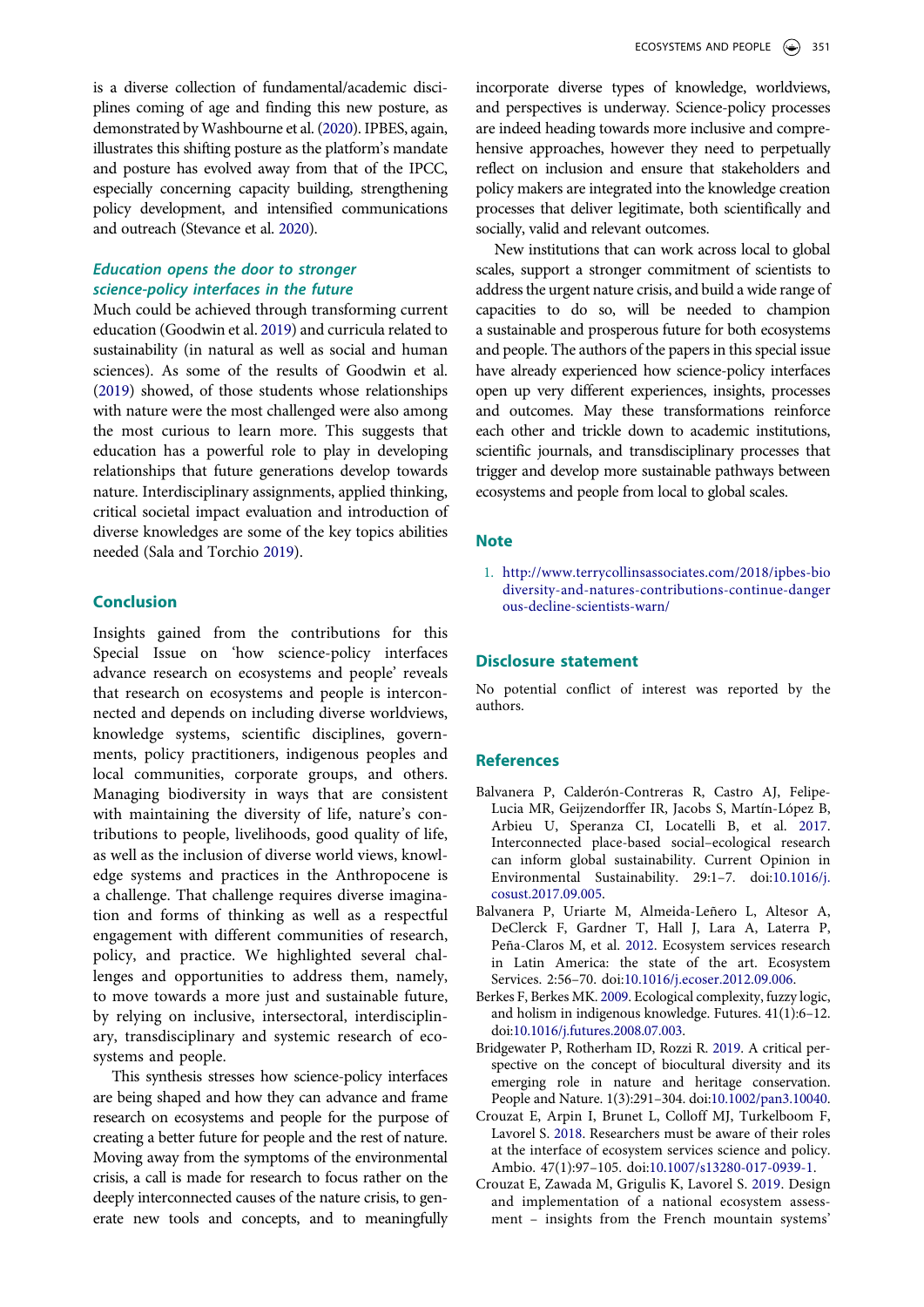experience. Ecosystems and People. 15(1):288–302. doi:[10.1080/26395916.2019.1674383](https://doi.org/10.1080/26395916.2019.1674383).

- <span id="page-8-11"></span>Crutzen PJ. 2006. The "Anthropocene." Pages 13–18 Earth system science in the anthropocene. Berlin/Heidelberg: Springer-Verlag.
- <span id="page-8-14"></span>Díaz S, Demissew S, Carabias J, Joly C, Lonsdale M, Ash N, Larigauderie A, Adhikari JR, Arico S, Báldi A, et al. 2015. The IPBES conceptual framework — connecting nature and people. Current Opinion in Environmental Sustainability. 14:1–16. doi:[10.1016/j.cosust.2014.11.002](https://doi.org/10.1016/j.cosust.2014.11.002).
- <span id="page-8-15"></span>Díaz S, Pascual U, Stenseke M, Martín-López B, Watson RT, Molnár Z, Hill R, Chan KMA, Baste IA, Brauman KA, et al. 2018. Assessing nature's contributions to people. Science. 359(6373):270–272. doi:[10.1126/science.aap8826](https://doi.org/10.1126/science.aap8826).
- <span id="page-8-1"></span>Díaz S, Settele J, Brondízio ES, Ngo HT, Agard J, Arneth A, Balvanera P, Brauman KA, Butchart SHM, Chan KMA, et al. 2019. Pervasive human-driven decline of life on Earth points to the need for transformative change. Science. 366(6471):eaax3100. doi:[10.1126/science.aax3100](https://doi.org/10.1126/science.aax3100).
- <span id="page-8-21"></span>Engels A. 2005. The science-policy interface. The Integrated Assessment Journal Briding Sciences & Policy. 5:7–26.
- <span id="page-8-17"></span>Folke C. 2006. Resilience : the emergence of a perspective for social – ecological systems analyses. Global Environmental Change. 16:253–267.
- <span id="page-8-25"></span>Goodwin S, Brogaard S, Krause T. 2019. Values held by Swedish primary school students towards forest ecosystems and the relevance for a nature's contributions to people approach. Ecosystems and People. 15:331–346.
- <span id="page-8-9"></span>Gordon LJ. 2020. The Covid-19 pandemic stress the need to build resilient production ecosystems. Agric Human Values. 37:645–646. doi:10.1007/s10460-020-10105-w.
- <span id="page-8-5"></span>Gustafsson KM, Berg M, Lidskog R, Löfmarck E. 2019. Intersectional boundary work in socializing new experts. The Case of IPBES Ecosystems and People. 15:181–191.
- <span id="page-8-26"></span>Hill R, Nates-Parra G, Quezada-Euán JJG, Buchori D, LeBuhn G, Maués MM, Pert PL, Kwapong PK, Saeed S, Breslow SJ, et al. 2019. Biocultural approaches to pollinator conservation. Nature Sustainability. 2:214–222.
- <span id="page-8-24"></span>IPBES. 2016. Summary for policymakers of the assessment report of the Intergovernmental Science-Policy Platform on Biodiversity and Ecosystem Services on pollinators, pollination and food production. In: Potts SG, Imperatriz-Fonseca VL, Ngo HT, Biesmeijer JC, Breeze TD, Dicks LV, Garibaldi LA, Hill R, Settele J, Vanbergen AJ, et al., editors. Bonn (Germany): IPBES secretariat; p. 36.
- <span id="page-8-6"></span>IPBES. 2018a. Summary for policymakers of the regional assessment report on biodiversity and ecosystem services for Africa of the Intergovernmental Science-Policy Platform on Biodiversity and Ecosystem Services. In: Archer E, Dziba LE, Mulongoy KJ, Maoela MA, Walters M, Biggs R, editors. Bonn; p. 49.
- <span id="page-8-7"></span>IPBES. 2018b. Summary for policymakers of the regional assessment report on biodiversity and ecosystem services for Asia and the Pacific of the Intergovernmental Science-Policy Platform on Biodiversity and Ecosystem Services. In: Karki AY, Senaratna Sellamuttu S, Okayasu S, Suzuki W, Acosta LA, editors. Bonn: IPBES; p. 41.
- <span id="page-8-8"></span>IPBES. 2018c. The IPBES regional assessment report on biodiversity and ecosystem services for Europe and Central Asia. p. 892.
- <span id="page-8-0"></span>IPBES. 2019. Summary for policymakers of the global assessment report on biodiversity and ecosystem services of the Intergovernmental Science-Policy Platform on Biodiversity and Ecosystem Services. In: Díaz JS, Settele J, Brondízio ES, Ngo HT, Guèze M, Agard SMS,

Arneth A, Balvanera P, Brauman KA, Butchart SHM, et al., editors. Bonn (Germany); p. 56.

- <span id="page-8-16"></span>Kadykalo AN, López-Rodriguez MD, Ainscough J, Droste N, Ryu H, Ávila-Flores G, Le Clec'h S, Muñoz MC, Nilsson L, Rana S, et al. 2020. Disentangling 'ecosystem services' and 'nature's contributions to people. Ecosystems and People. 16.
- <span id="page-8-4"></span>Krug CB, Sterling E, Cadman T, Geschke J, Drummond PF, de Castro R, Osemwegie SI, Muller-Karger FE, Maraseni T. 2020. Stakeholder participation in IPBES: connecting local environmental work with global decision making. Ecosystems and People. 16:197–211.
- <span id="page-8-2"></span>Martín-López B, van Oudenhoven APE, Balvanera P, Crossman ND, Parrotta J, Rusch GM, Schröter M, Smith-Hall C. 2019. Ecosystems and people – an inclusive, interdisciplinary journal. Ecosystems and People. 15:1–2.
- <span id="page-8-13"></span>Matuk FA, Behagel JH, Simas FNB, Do Amaral EF, Haverroth M, Turnhout E. 2020. Including diverse knowledges and worldviews in environmental assessment and planning: the Brazilian Amazon Kaxinawá Nova Olinda Indigenous Land case. Ecosystems and People. 16:95–113.
- <span id="page-8-22"></span>Norström AV, Cvitanovic C, Löf MF, West S, Wyborn C, Balvanera P, Bednarek AT, Bennett EM, Biggs R, de Bremond A, et al. 2020. Principles for knowledge co-production in sustainability research. Nature Sustainability. 3:182–190.
- <span id="page-8-19"></span>Pandit R, Parrotta JA, Chaudhary AK, Karlen DL, Vieira DLM, Anker Y, Chen R, Morris J, Harris J, Ntshotsho P. 2020. A framework to evaluate land degradation and restoration responses for improved planning and decision-making. Ecosystems and People. 16:1–18.
- <span id="page-8-27"></span>Pascual U, Balvanera P, Díaz S, Pataki G, Roth E, Stenseke M, Watson RT, Başak Dessane E, Islar M, Kelemen E, et al. 2017. Valuing nature's contributions to people: the IPBES approach. Current Opinion in Environmental Sustainability. 26–27:7–16.
- <span id="page-8-12"></span>Rocha JC, Peterson G, Bodin Ö, Levin S. 2018. Cascading regime shifts within and across scales. Science. 362:1379–1383.
- <span id="page-8-18"></span>Sala JE, Torchio G. 2019. Moving towards public policy-ready science: philosophical insights on the social-ecological systems perspective for conservation science. Ecosystems and People. 15:232–246.
- <span id="page-8-20"></span>Schröter M, Başak E, Christie M, Church A, Keune H, Osipova E, Oteros-Rozas E, Sievers-Glotzbach S, van Oudenhoven APE, Balvanera P, et al. 2020. Indicators for relational values of nature's contributions to good quality of life: the IPBES approach for Europe and Central Asia. Ecosystems and People. 16:50–69.
- <span id="page-8-10"></span>Steffen W, Crutzen PJ, McNeill JR. 2007. The anthropocene: are humans now overwhelming the great forces of nature. AMBIO: A Journal of the Human Environment. 36:614–621.
- <span id="page-8-3"></span>Stevance AS, Bridgewater P, Louafi S, King N, Beard TD, Van Jaarsveld AS, Ofir Z, Kohsaka R, Jenderedijan K, Rosales Benites M, et al. 2020. The 2019 review of IPBES and future priorities: reaching beyond assessment to enhance policy impact. Ecosystems and People. 16:70–77.
- <span id="page-8-23"></span>Tengö M, Hill R, Malmer P, Raymond CM, Spierenburg M, Danielsen F, Elmqvist T, Folke C. 2017. Weaving knowledge systems in IPBES, CBD and beyond—lessons learned for sustainability. Current Opinion in Environmental Sustainability. 26–27:17–25.
- <span id="page-8-28"></span>Turner BL, Esler KJ, Bridgewater P, Tewksbury J, Sitas JN, Abrahams B, Chapin FS, Chowdhury RR, Christie P, Diaz S, et al. 2016. Socio-Environmental Systems (SES) Research: what have we learned and how can we use this information in future research programs. Current Opinion in Environmental Sustainability. 19:160–168.